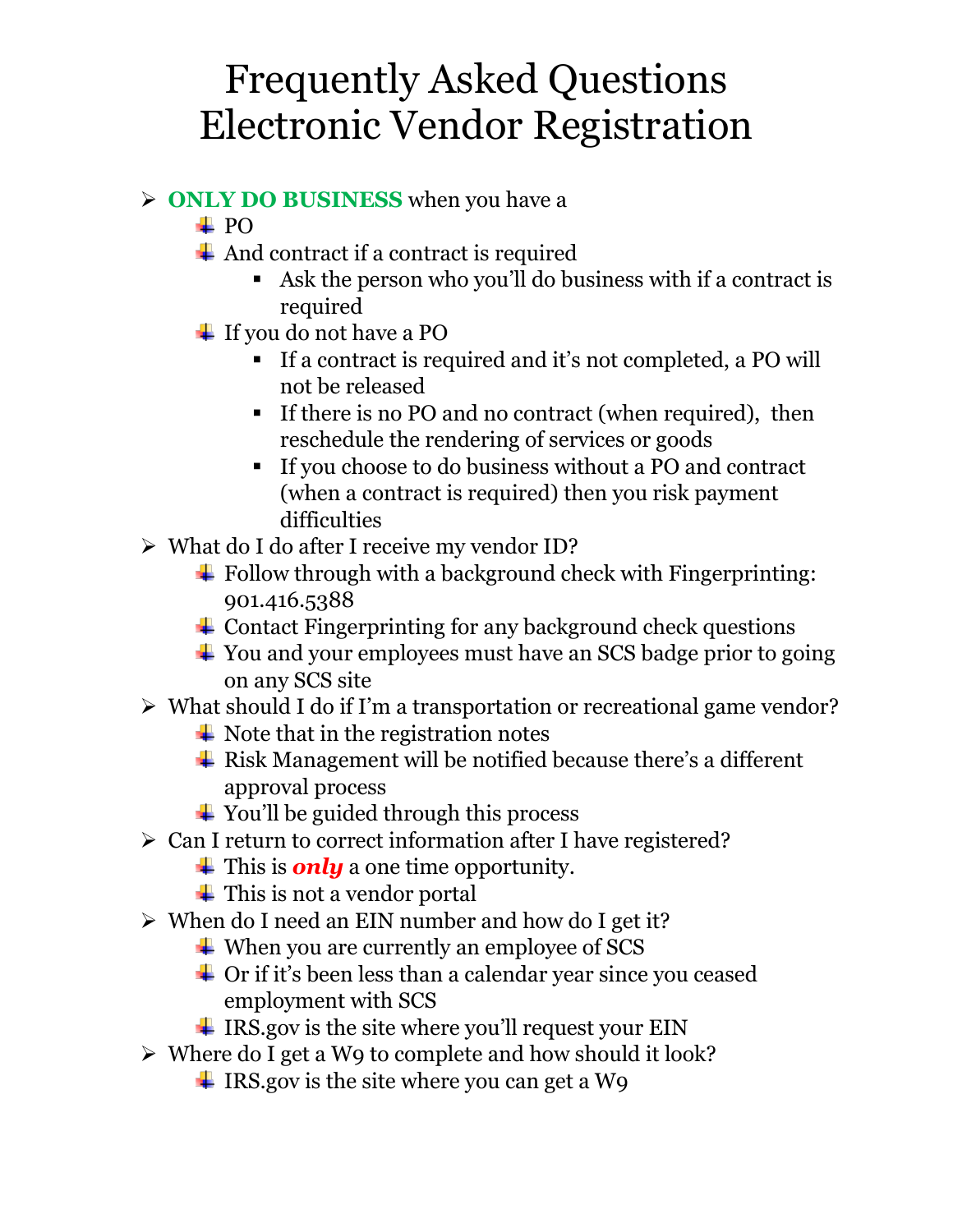- Note Instructions on How to Complete W9 on Procurement website
- $\overline{\phantom{a}}$  A sample W9 is also available
- $\overline{\text{I}}$  If you do not know your tax classification,
	- ask your accountant
	- google the different types
- $\overline{\text{P}}$  Procurement cannot assist you with this
- $\overline{\phantom{a}}$  Please confirm your W9 is complete, legible and able to be viewed to expedite receiving your vendor ID
- $\triangle$  Scan the W9 and documents together so they'll load all together to your email address > Save them all together > Load them all together
- $\triangleright$  How do I register as a vendor for a stipend, reimbursement or refund?
	- The registration process is the same except you *do not* need a W9
	- Load a document that states "Reimbursement Only" because the portal requires a document to be loaded
	- $\bigstar$  Note it in the notes also
	- **↓** Use your SSN if you are not an SCS employee
	- ↓ If you are an SCS employee, you'll paid through Payroll
- $\triangleright$  How should I market myself as a vendor?
	- $\overline{\phantom{a} \bullet}$  Please research marketing practices and ideas either in books or on the internet for ideas.
	- $\overline{\text{P}}$  Procurement cannot assist in this area
- $\triangleright$  How do I change information on my file?
	- $\overline{\phantom{a}}$  Submit completed W9 and all changes for your vendor file and any information that needs to follow a new address if there's a new address request
	- $\overline{\text{+}}$  or submit your tax ID (if there are no changes to the W9) and all changes for your vendor file and any information that needs to follow a new address if there's a new address request
- $\triangleright$  If I haven't received my vendor ID, what should I do?
	- $\triangleq$  Please email [procurementservices@scsk12.org](mailto:procurementservices@scsk12.org) with the tax ID you registered with.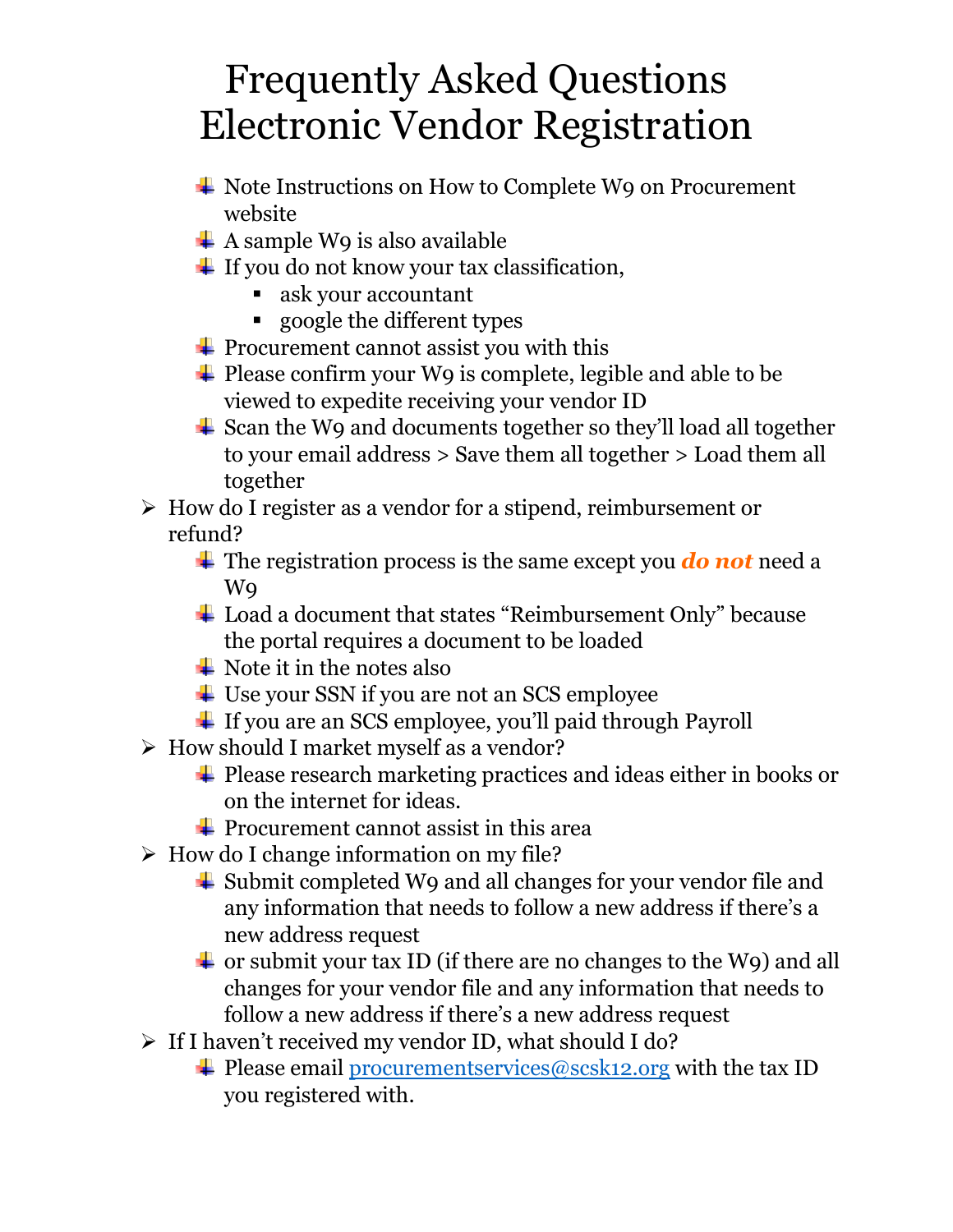- $\triangleright$  What if I didn't get a confirmation email after I completed the registration process?
	- $\overline{\text{1}}$  Possibly, the registration was not accepted and maybe you'll need to try again
	- $\overline{\phantom{a}}$  Remember to use Chrome
	- $\triangleq$  Clear the cookys and history
	- $\pm$  Try at a time when there is less activity such as off hours
	- $\div$  Go to the library or ask for assistance from someone
	- $\overline{\phantom{a}}$  Procurement cannot assist you with this
- Do I have to use Chrome?
	- $\overline{\text{4}}$  Yes, it is the best browser for this portal.
- $\triangleright$  What if I am having trouble loading the information and I am in Chrome?
	- $\triangleq$  Clear the cookys and history
	- $\pm$  Try at a time when there is less activity such as off hours
	- $\ddot{\bullet}$  Try a different computer
	- $\ddagger$  Try the library
- $\triangleright$  Can I submit my documents to Procurement?
	- $\overline{\text{4}}$  No, electronic vendor registration is the only way to register as a vendor.
	- **Example F** Remember to submit changes *only* by email to procurementservices@scsk12.org
- $\geq$  Can someone else register for me?
	- $\pm$  It's best and wisest practice you register for yourself in case there's errors.
- Who do I contact about not being paid?
	- $\overline{\text{+}}$  the site you rendered goods or services with
	- $\triangleq$  Accounts Payable  $\frac{\text{apd}\omega\text{scsk12.org}}{\text{arctan} \omega}$  or 901.416.5407